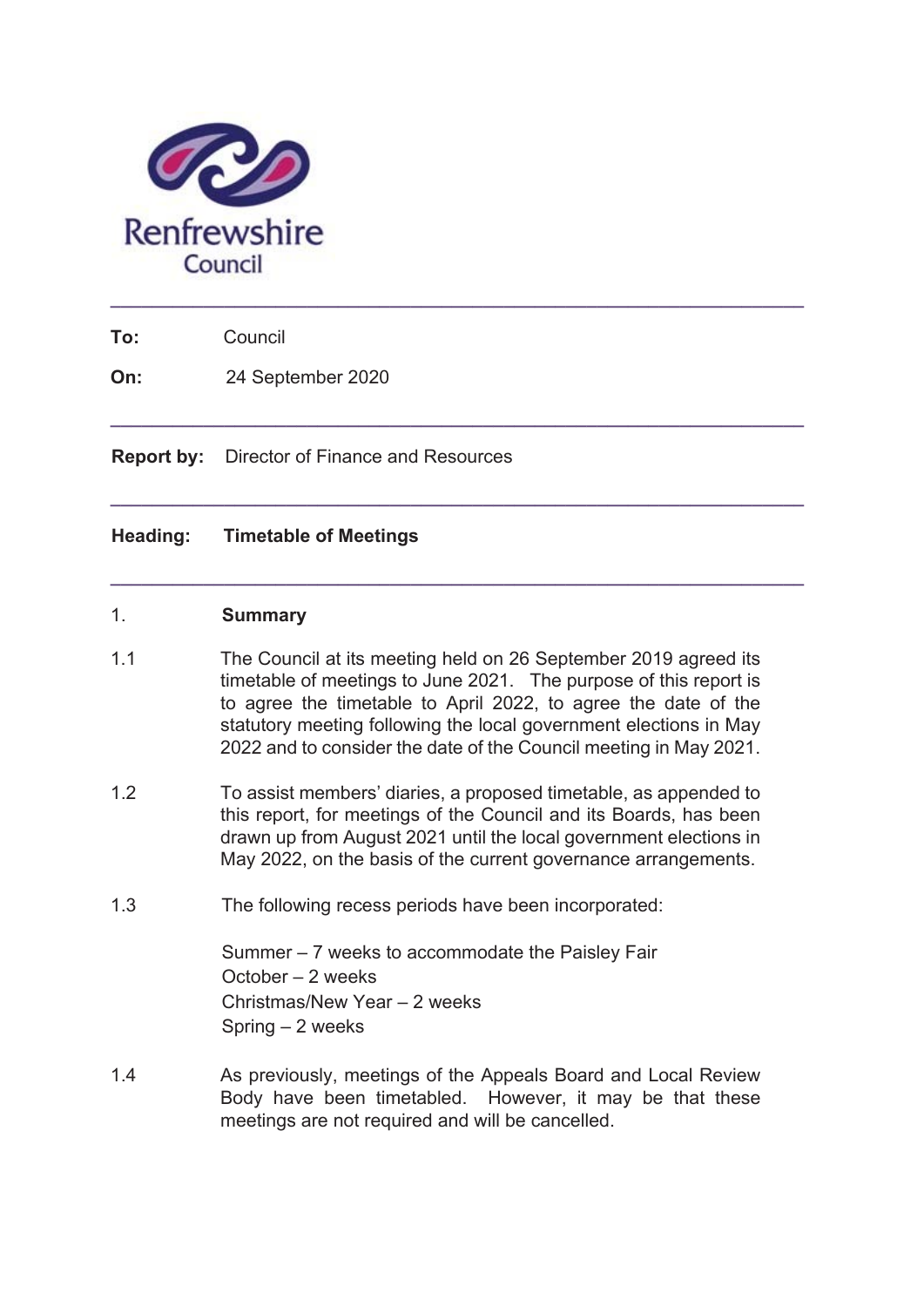- 1.5 The meeting of the Council scheduled to be held on 6 May 2021 is on the same day as the Scottish Parliamentary Election. It is proposed that this meeting be rescheduled to 9.30 am on Thursday 13 May 2021.
- 1.6 The statutory meeting of the Council will require to be held on Thursday 26 May 2022 at the latest. However, it would be prudent to schedule this particular meeting prior to this deadline and in line with established practice it is proposed that the statutory meeting be held on Thursday, 19 May 2022.

### 2. **Recommendations**

2.1 That the Council determines the timetable of meetings of the Council and its Boards to May 2022, including the dates during which there are to be recesses, as detailed in the appendix to this report;

**\_\_\_\_\_\_\_\_\_\_\_\_\_\_\_\_\_\_\_\_\_\_\_\_\_\_\_\_\_\_\_\_\_\_\_\_\_\_\_\_\_\_\_\_\_\_\_\_\_\_\_\_\_\_\_\_\_\_\_\_\_\_\_\_\_\_\_** 

- 2.2 That it be agreed that meetings of the Appeals and Local Review Body, although timetabled, be cancelled if there is no substantive business;
- 2.3 That the Council meeting scheduled to be held on 6 May 2021 be rescheduled to 9.30 am on Thursday 13 May 2021; and
- 2.4 That it be agreed that the statutory meeting of the Council be held on Thursday 19 May 2022.

**\_\_\_\_\_\_\_\_\_\_\_\_\_\_\_\_\_\_\_\_\_\_\_\_\_\_\_\_\_\_\_\_\_\_\_\_\_\_\_\_\_\_\_\_\_\_\_\_\_\_\_\_\_\_\_\_\_** 

## **Implications of the Report**

- 1. Financial none
- 2. HR & Organisational Development none
- 3. Community Planning none
- 4. Legal In terms of Schedule 7 of the Local Government (Scotland) Act 1973 a council shall hold in every year such meetings as they think necessary and in an election year shall hold a meeting within 21 days from the date of the election.
- 5. Property/Assets none
- 6. Information Technology none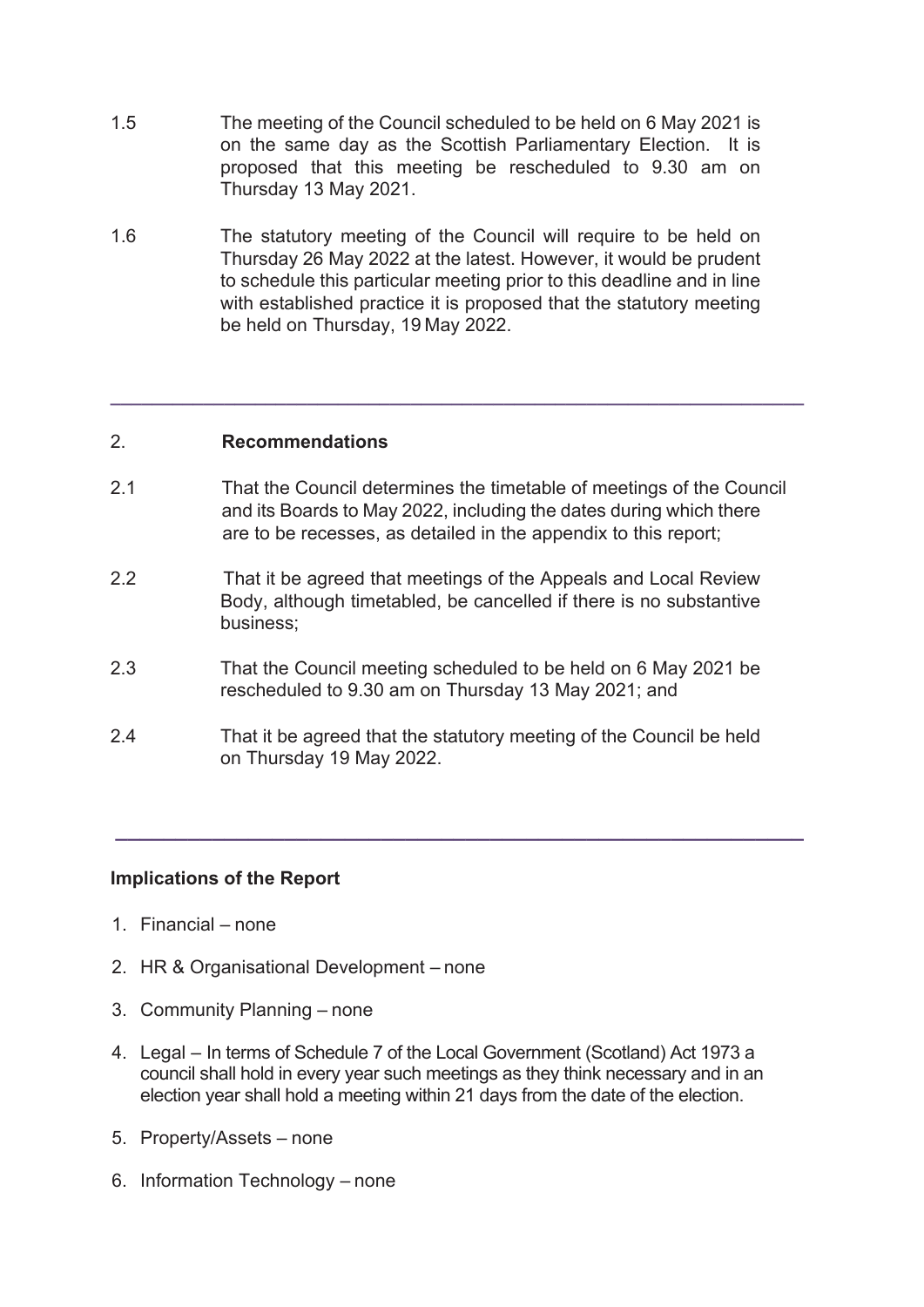7. Equality & Human Rights

(a) The Recommendations contained within this report have been assessed in relation to their impact on equalities and human rights. No negative impacts on equality groups or potential for infringement of individuals' human rights have been identified arising from the recommendations contained in the report. If required following implementation, the actual impact of the recommendations and the mitigating actions will be reviewed and monitored, and the results of the assessment will be published on the Council's website.

- 8. Health & Safety none
- 9. Procurement none
- 10. Risk none
- 11. Privacy Impact none
- 12. Cosla Policy Position not applicable
- 13. Climate Risk none

### **Background papers:** none

**Author:** Lilian Belshaw, Democratic Services Manager 0141 618 7112 Lilian.belshaw@renfrewshire.gov.uk

**\_\_\_\_\_\_\_\_\_\_\_\_\_\_\_\_\_\_\_\_\_\_\_\_\_\_\_\_\_\_\_\_\_\_\_\_\_\_\_\_\_\_\_\_\_\_\_\_\_\_\_\_\_\_\_\_\_\_\_\_\_\_\_\_\_\_\_**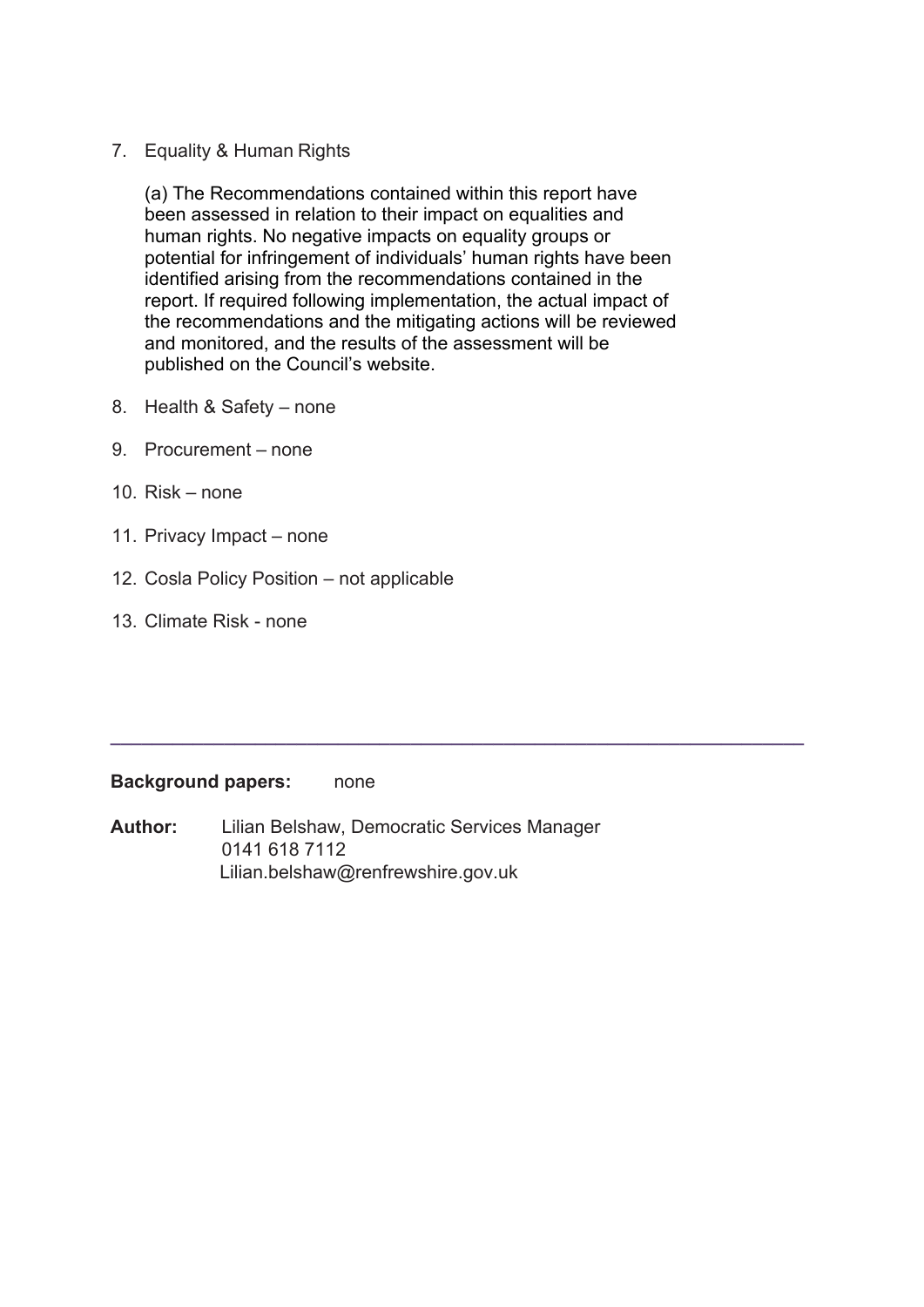| July 2021 recess |                                      |                                                                                        |                                                            |                                                     |                      |                |  |
|------------------|--------------------------------------|----------------------------------------------------------------------------------------|------------------------------------------------------------|-----------------------------------------------------|----------------------|----------------|--|
| August 2021      |                                      |                                                                                        |                                                            |                                                     |                      |                |  |
| Sunday           | Monday                               | Tuesday                                                                                | Wednesday                                                  | Thursday                                            | Friday               | Saturday       |  |
| $\mathbf{1}$     | 2 public holiday                     | 3 recess                                                                               | 4 recess                                                   | 5 recess                                            | 6 recess             | $\overline{7}$ |  |
| 8                | 9 recess                             | 10 recess                                                                              | 11 recess                                                  | 12 recess                                           | 13 recess            | 14             |  |
| $15 - 1/1$       | 16                                   | 17 - 1pm: Communities, Housing, &<br>Planning<br>3pm - Police, Fire & Rescue Scrutiny  | 18 - 10am: Regulatory Functions                            | 19 - 1pm: Education &<br>Children's Services        | 20                   | 21             |  |
| $22 - 2/1$       | 23 - 10am: Audit, Risk<br>& Scrutiny | 24                                                                                     | 25 - 1pm: Infrastructure, Land &<br>Environment            | $26 - 9.30$ am: Appeals                             | 27                   | 28             |  |
| $29 - 3/1$       | 30 - 2pm: Petitions                  | 31 - 2pm: Joint Negotiating Committee for<br><b>Teaching Staff</b>                     |                                                            |                                                     |                      |                |  |
| September 2021   |                                      |                                                                                        |                                                            |                                                     |                      |                |  |
| Sunday           | Monday                               | Tuesday                                                                                | Wednesday                                                  | Thursday                                            | Friday               | Saturday       |  |
|                  |                                      |                                                                                        | 1-2pm: Finance, Resources &<br><b>Customer Services</b>    | 2 - 10am: Regulatory Functions                      | 3                    | 4              |  |
| $5 - 4/1$        | 6                                    | 7 - 2pm: Local Review Body                                                             | 8                                                          | 9                                                   | 10                   | 11             |  |
| $12 - 5/1$       | 13                                   | 14                                                                                     | 15 - 1pm: Leadership                                       | 16                                                  | 17                   | 18             |  |
| $19 - 6/1$       | 20                                   | 21                                                                                     | 22                                                         | 23                                                  | 24 Public<br>Holiday | 25             |  |
| $26 - 7/1$       | 27 Public Holiday                    | 28 - 10am: Audit, Risk & Scrutiny                                                      | 29                                                         | 30-9.30am: Council                                  |                      |                |  |
| October 2021     |                                      |                                                                                        |                                                            |                                                     |                      |                |  |
| Sunday           | Monday                               | Tuesday                                                                                | Wednesday                                                  | Thursday                                            | Friday               | Saturday       |  |
|                  |                                      |                                                                                        |                                                            |                                                     | $\mathbf{1}$         | $\overline{2}$ |  |
| $\overline{3}$   | 4 recess                             | 5 recess                                                                               | 6 recess                                                   | 7 recess                                            | 8 recess             | 9              |  |
| 10               | 11 recess                            | 12 recess                                                                              | 13 recess                                                  | 14 recess                                           | 15 recess            | 16             |  |
| 17               | 18                                   | 19                                                                                     | 20                                                         | 21                                                  | 22                   | 23             |  |
| $24 - 1/2$       | 25                                   | 26 - 1pm: Communities, Housing &<br>Planning<br>3pm: Police and Fire & Rescue Scrutiny | 27 - 10am: Regulatory Functions                            | 28 - 1pm: Education &<br><b>Children's Services</b> | 29                   | 30             |  |
| $31 - 2/2$       |                                      |                                                                                        |                                                            |                                                     |                      |                |  |
| November 2021    |                                      |                                                                                        |                                                            |                                                     |                      |                |  |
|                  | 1-10am: Audit, Risk &<br>Scrutiny    | $\overline{2}$                                                                         | 3-1pm: Infrastructure, Land &<br>Environment               | $4 - 9.30$ am: Appeals                              | 5                    | 6              |  |
| $7 - 3/2$        | 8-2pm: Petitions                     | 9 - 2pm: Joint Negotiating Committee for<br><b>Teaching Staff</b>                      | 10 - 2pm: Finance, Resources &<br><b>Customer Services</b> | 11-10am: Regulatory<br>Functions                    | 12                   | 13             |  |
| $14 - 4/2$       | 15                                   | 16 - 2pm: Local Review Body                                                            | 17 - 11am: Investment Review Board                         | 18                                                  | 19                   | 20             |  |
| $21 - 5/2$       | 22                                   | 23                                                                                     | 24                                                         | 25                                                  | 26                   | 27             |  |
| $28 - 6/2$       | 29                                   | 30                                                                                     |                                                            |                                                     |                      |                |  |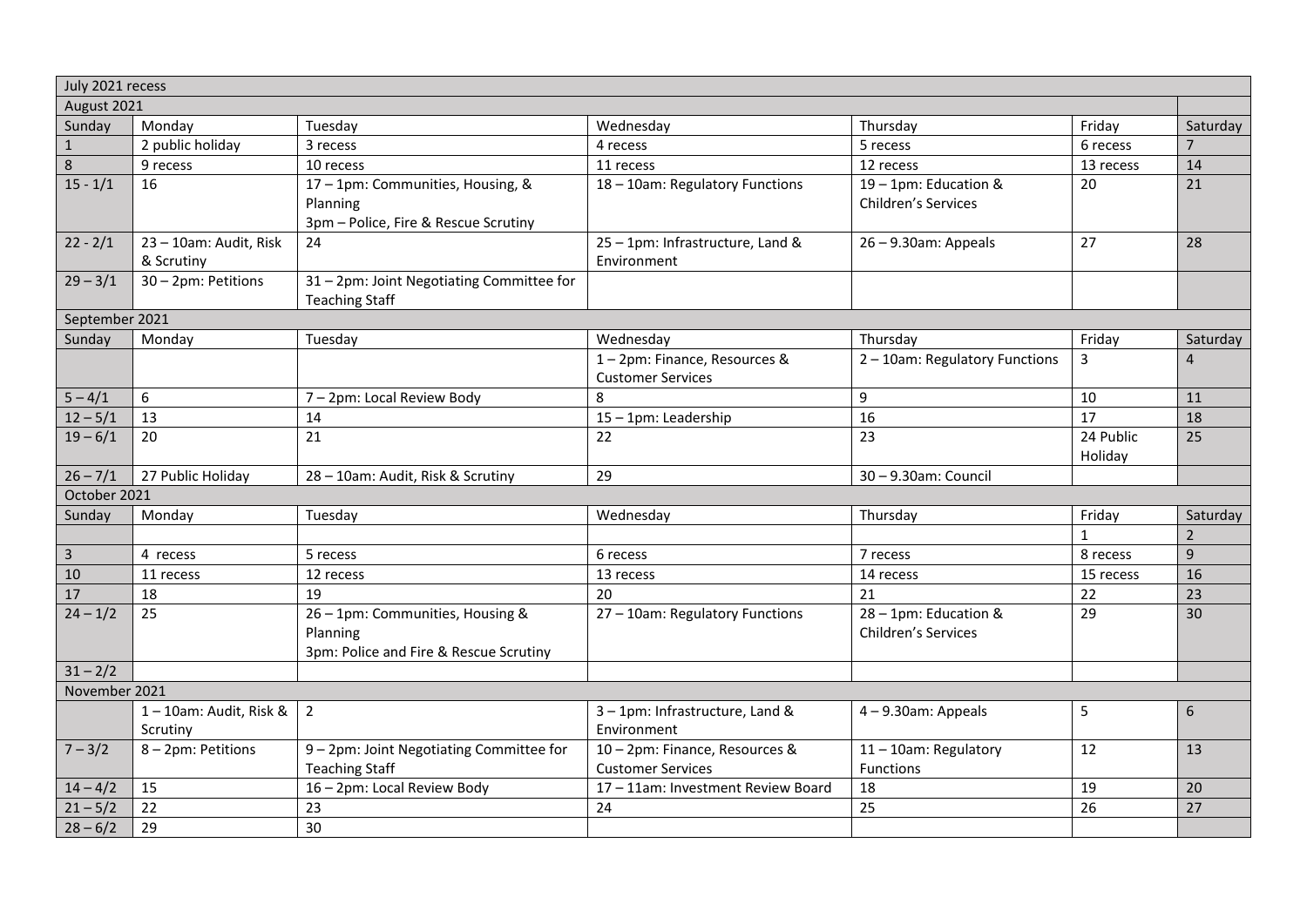| December 2021  |                                      |                                                                                        |                                                         |                                              |                |                |  |
|----------------|--------------------------------------|----------------------------------------------------------------------------------------|---------------------------------------------------------|----------------------------------------------|----------------|----------------|--|
| Sunday         | Monday                               | Tuesday                                                                                | Wednesday                                               | Thursday                                     | Friday         | Saturday       |  |
|                |                                      |                                                                                        | 1-1pm: Leadership                                       | $\overline{2}$                               | $\overline{3}$ | 4              |  |
| $5 - 7/2$      | $\boldsymbol{6}$                     | $\overline{7}$                                                                         | 8                                                       | $\mathsf{q}$                                 | 10             | 11             |  |
| $12 - 8/2$     | 13                                   | 14                                                                                     | 15                                                      | 16-9.30am: Council                           | 17             | 18             |  |
| 19             | 20 recess                            | 21 recess                                                                              | 22 recess                                               | 23 recess                                    | 24 recess      | 25             |  |
| 26             | 27 public holiday                    | 28 public holiday                                                                      | 29 recess                                               | 30 recess                                    | 31 recess      |                |  |
| January 2022   |                                      |                                                                                        |                                                         |                                              |                |                |  |
|                |                                      |                                                                                        |                                                         |                                              |                | $\mathbf{1}$   |  |
| $\overline{2}$ | 3 public holiday                     | 4 public holiday                                                                       | 5 pubic holiday                                         | 6                                            | $\overline{7}$ | 8              |  |
| 9              | 10                                   | 11                                                                                     | 12                                                      | 13                                           | 14             | 15             |  |
| $16 - 1/3$     | 17                                   | 18-1pm: Communities, Housing &<br>Planning<br>3pm: Police, Fire & Rescue Scrutiny      | 19 10am: Regulatory Functions                           | 20 - 1pm: Education &<br>Children's Services | 21             | 22             |  |
| $23 - 2/3$     | 24 - 10am: Audit, Risk<br>& Scrutiny | 25                                                                                     | 26 - Infrastructure, Land &<br>Environment              | $27 - 9.30$ am: Appeals                      | 28             | 29             |  |
| $30 - 3/3$     | 31 - 2pm: Petitions                  |                                                                                        |                                                         |                                              |                |                |  |
| February 2022  |                                      |                                                                                        |                                                         |                                              |                |                |  |
|                |                                      | 1-2pm: Local Review Body                                                               | 2-2pm: Finance, Resources &<br><b>Customer Services</b> | 3 - 10am: Regulatory Functions               | 4              | 5              |  |
| $6 - 4/3$      | $\overline{7}$                       | 8 - 2pm: Joint Negotiating Committee for<br><b>Teaching Staff</b>                      | 9                                                       | 10                                           | 11             | 12             |  |
| $13 - 5/3$     | 14                                   | 15                                                                                     | 16                                                      | 17                                           | 18             | 19             |  |
| $20 - 6/3$     | 21                                   | 22                                                                                     | 23 - 1pm: Leadership                                    | 24                                           | 25             | 26             |  |
| $27 - 7/3$     | 28                                   |                                                                                        |                                                         |                                              |                |                |  |
| March 2022     |                                      |                                                                                        |                                                         |                                              |                |                |  |
| Sunday         | Monday                               | Tuesday                                                                                | Wednesday                                               | Thursday                                     | Friday         | Saturday       |  |
|                |                                      | $\mathbf{1}$                                                                           | $\overline{2}$                                          | 3-9.30am: Council                            | $\overline{4}$ | 5              |  |
| 6              | $\overline{7}$                       | 8                                                                                      | 9                                                       | 10                                           | 11             | 12             |  |
| $13 - 1/4$     | 14                                   | 15 - 1pm: Communities, Housing &<br>Planning<br>3pm: Police and Fire & Rescue Scrutiny | 16 - 10am: Regulatory Functions                         | 17 - 1pm: Education &<br>Children's Services | 18             | 19             |  |
| $20 - 2/4$     | 21 - Audit, Risk &                   | 22 - 2pm: Joint Negotiating Committee for                                              | 23 - 1pm: Infrastructure, Land &                        | $24 - 9.30$ am: Appeals                      | 25             | 26             |  |
|                | Scrutiny                             | <b>Teaching Staff</b>                                                                  | Environment                                             |                                              |                |                |  |
| $27 - 3/4$     | 28 - 2pm: Petitions                  | 29 - 2pm: Local Review Body                                                            | 30 - Finance, Resources & Customer                      | 31 - 10am: Regulatory                        |                |                |  |
|                |                                      |                                                                                        | Services                                                | Functions                                    |                |                |  |
| April 2022     |                                      |                                                                                        |                                                         |                                              |                |                |  |
|                |                                      |                                                                                        |                                                         |                                              | 1              | $\overline{2}$ |  |
| $\mathbf{3}$   | 4 recess                             | 5 recess                                                                               | 6 recess                                                | 7 recess                                     | 8 recess       | 9              |  |